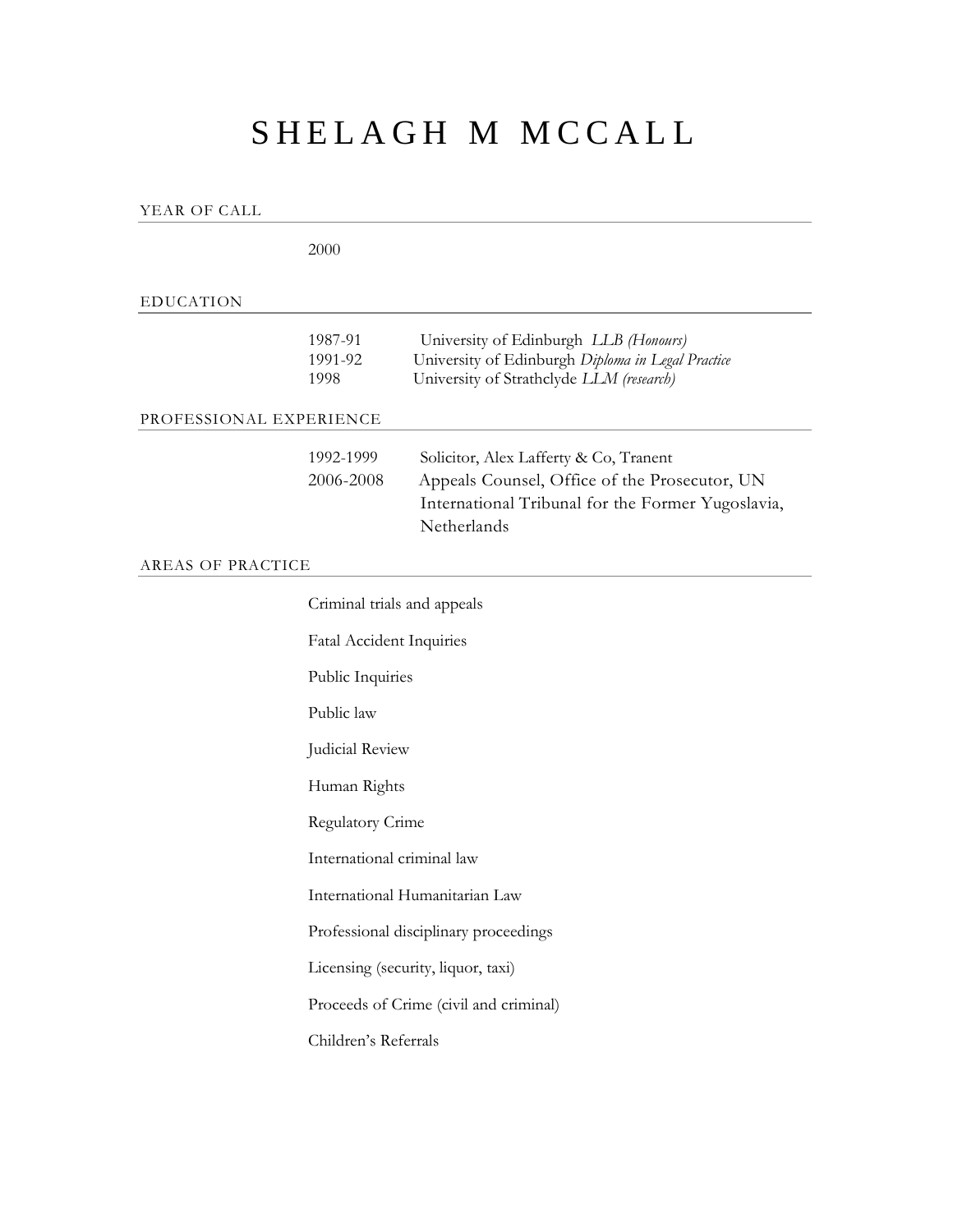High Court, Court of Criminal Appeal, Court of Session Outer House, Court of Session Inner House, Judicial Committee of Privy Council, Sheriff Appeal Court, Sheriff Court civil and criminal, International Criminal Tribunal for the Former Yugoslavia (Appeals Chamber), Police Misconduct Proceedings, ICAS, Judicial Fitness Tribunal

#### SELECTED CASES

*Darbazi v HMA* [2021] HCJAC 10: appeal against conviction following refusal to allow notice of defence of consent

*SJ v HMA* [2020] HCJAC 18: appeal against refusal of section 275 application

*HMA v Alexander Salmond* [2020]: defence of former First Minister on sexual offence charges (joint senior counsel)

*Clutha FAI (FAI into deaths of Gary Louis Arthur*  $\mathcal{Q}$  9) [2019] FAI 46: representing next of kin of Captain David Traill in relation to police helicopter crash into the Clutha Bar, Glasgow

*Perrault v HMA* [2018]HCJAC 25: air safety; right to independent testing

*Glass v HMA* [2018] HCJAC 70: interpretation of statutory test for hearsay

*Mackay v HMA* [2017] HCJAC 44: interpretation of new statutory test for criminal responsibility and mental disorder

*Milligan v HMA* [2016] HCJAC 22: SCCRC reference of conviction for conspiracy

*AS v HMA* [2016] HCJAC 126: 5 judge bench, competency of challenge to valid search warrant

*HMA v Angus Sinclair* [2014] HCJAC 130: first application under the Double Jeopardy (Scotland) Act 2011, in connection with Worlds End murders

*Epic Group (Scotland) Ltd v PF Aberdeen* [2014] HCJAC 20 - appeal re application of due diligence defence.

*Rehman & Ishaq v HMA* [2014] HCJAC 472 - (as senior) appeal against murder conviction - adoption of statements and concert

*Ferguson et al v HMA* [2014] HCJAC 19 - (as senior) appeal court guidelines case re Orders for Lifelong Restriction

*Robert Dempster senior & Ors v Security Industry Authority* B831/09, 19 September 2013, Sh Principal Kerr: Application of A6 to public law regime under Private Security Industry Act, appeal against revocation of licences *Mark Chamberlain-Davidson v HMA* [2013] HCJAC 54: Violation of A6 right to legal assistance

*Mark Chamberlain-Davidson v HMA* [2012] HCJAC 120: Power of High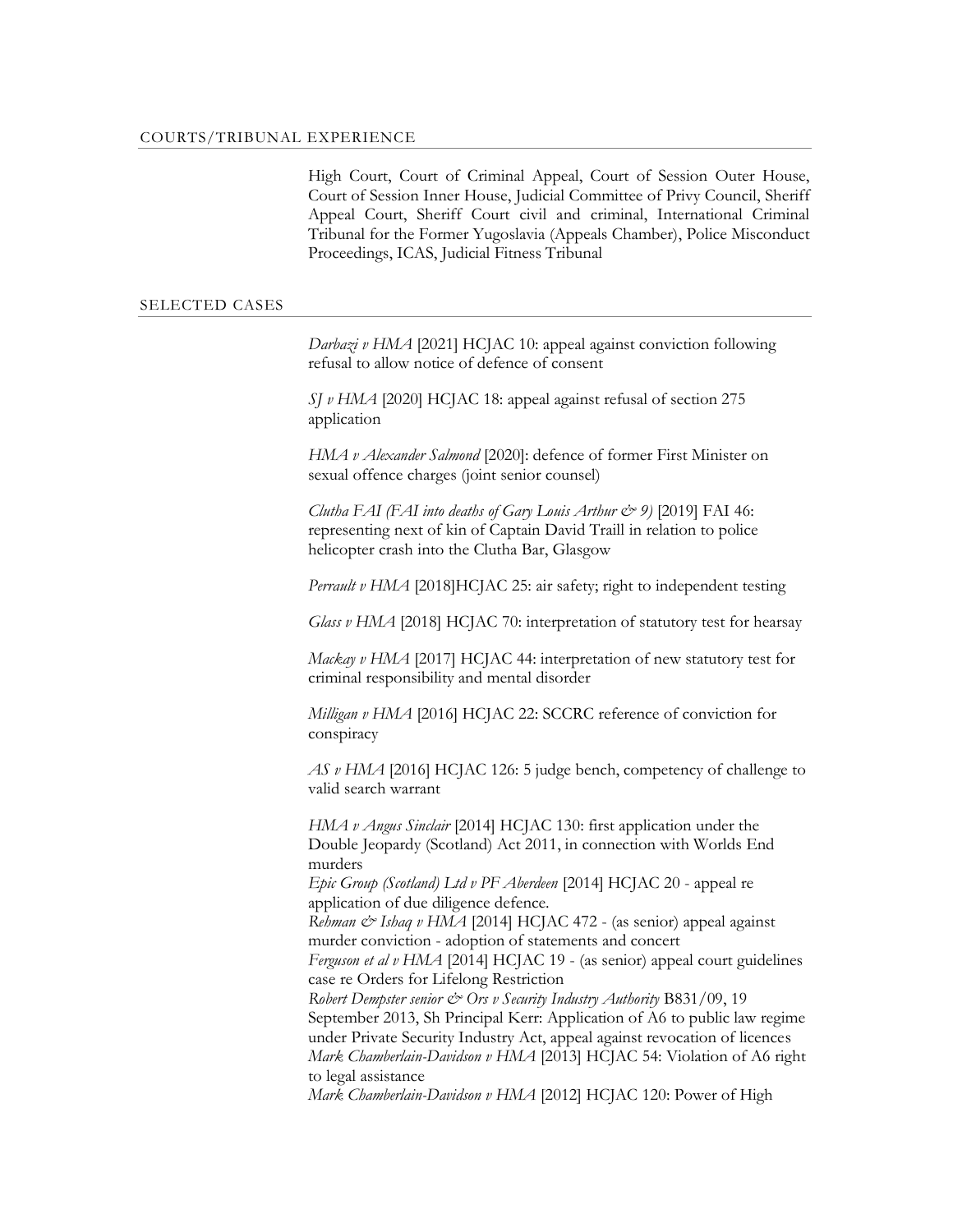Court to reject a reference from SCCRC, standard to be applied, application of A6

*Miller v Smith* [2012] HCJAC 166: Wildlife Crime, admissibility of interview by wildlife inspector

*Dundee Cold Stores Limited v HMA* [2012] HCJAC 102: Appeal relating to violation of Health and Safety at Work Act, appropriate use of guidelines *Gifford & Glass v HMA* [2011] HCJAC 101: Appeal relating to application of A10 to direct action protests

*HMA v Thomas Sheridan & 1* (18 November 2011): plea in bar of trial on grounds of prejudicial publicity in prosecution of former MSP for perjury *John McDonald v HMA* [2010] HCJAC 45: Appeal against conviction for murder

*Megrahi v HMA*: Appeal against conviction for the Lockerbie bombing (SCCRC ref)

*HMA v Fleming* 2005 SCCR 324: Appeal re first instance decision to desert trial simpliciter based on violation of ECHR

*Holland v HMA* 2005 PC 3: Dock identification and disclosure; A6 *Campbell & Steele v HMA* 2004 SCCR 220: "ice cream wars" case, fresh evidence (SCCRC ref)

*Hugh King v PF Paisley*, 29 June 2004, XJI968/03: Appeal re competence and relevance, Public Bodies Corrupt Practices Act 1889 *Galbraith v HMA* 2002 JC 1: Definition of diminished responsibility

*Prosecutor v Momčilo Krajišnik* IT-00-39-A: Appeal by former President of Bosnian Serb Assembly, Crimes against Humanity, Joint Criminal Enterprise (ethnic cleansing of Bosnia 1992) (joint senior counsel) *Prosecutor v Stanislav Galić* IT-98-29-A: Appeal: Crime of Terror, Crimes against Humanity, War Crimes, Fair Trial (siege of Sarajevo) *Prosecutor v Limaj, Bala & Musliu* IT-03-66-A: Appeal: Joint Criminal Enterprise, Identification, Alibi (Kosovo Liberation Army prison camp case)

*Prosecutor v Hadžihasanović & Kubura* IT-01-47-A: Appeal: Superior Responsibility for Crimes against Humanity and War Crimes (plunder and cruel treatment) (joint senior counsel)

### APPOINTMENTS & MEMBERSHIPS

Commissioner, Scottish Human Rights Commission (2008-2015)

Part-time Sheriff (2009-present)

Legal Member, Mental Health Tribunal for Scotland (2013-present)

Chair, JUSTICE Scotland

Convenor, Faculty of Advocates Human Rights and Rule of Law Committee

Faculty of Advocates Quality Assurance Assessor